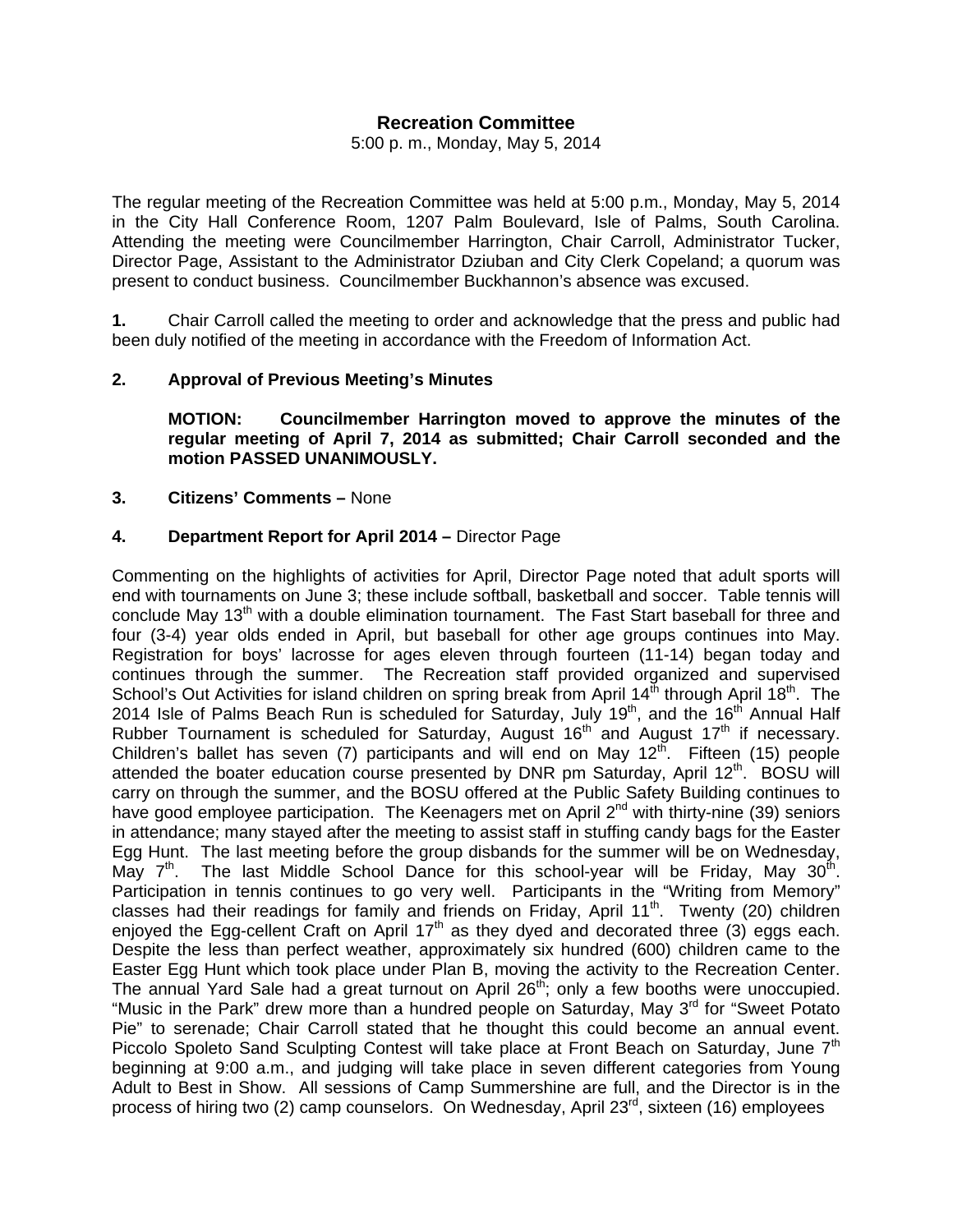participated in friendly games of volleyball and corn hole as part of the City's Employee Wellness program; a new activity for Employee Wellness, boot camp, will begin on May 1<sup>st</sup>. Shelia Redmon does an excellent job at keeping the building clean; most visitors to the Rec Center comment on the cleanliness of the building. Nick Bako has been kept very busy since it is the growing season, plus "white line fever" has come again.

When Administrator Tucker was escorting Channel 4 staff through the Rec Center in preparation for their live broadcast, their first comment was to the cleanliness of the building.

## **Old Business**

### **Review of FY15 Budget**

The Administrator noted that this is a final round for Committee's to review the FY15 budget; the version of the budget in meeting packets reflects the changes made at the April Ways and Means meeting. The major change made to the Recreation Department Capital budget was the Recreation Building Fund taking on half of the one hundred thousand dollars (\$100,000) budgeted for the rehabilitation of the ball-fields.

Chair Carroll recalled that, at the Council meeting, Councilmember Harrington had asked about the use of Hospitality Funds in the Recreation Department. Administrator Tucker referred Committee members to the third page at the very beginning of the budget to review the Hospitality Fund. The Administrator reminded the Committee that these funds come as a result of the sale of prepared food and beverages on the island, and it is smallest of the tourism funds. Whereas the proposed ending balance for FY14 is about four hundred thousand four hundred dollars (\$400,400), if the FY15 budget is adopted in its present form, the projected ending balance for FY15 is only forty-seven thousand two hundred dollars (\$47,200). According to the Administrator, the issue is not so much that that Hospitality Funds could not be used to support personnel in the Recreation Department, but more that, with the planned uses for that fund, the fund is already being tapped quite heavily. The Administrator commented that the Hospitality Fund could be used in that manner, but it is a much smaller fund when compared to receipts from Municipal and State Accommodations Taxes. Administrator Tucker added that Recreation Department programs are supported through State Accommodations Taxes. As times change with any of the tourism funds, it might become appropriate to make a transfer to support Rec Center personnel. Director Page voiced her opinion that a case could be made for parks and maintenance with the tennis courts, playground and open fields; they are in use all the time.

Members of the Committee indicated that they have no additional questions.

#### **6. New Business –** None

#### **7. Miscellaneous Business**

#### **Next Meeting Date: 5:00 p.m., Monday, June 2, 2014 in the City Hall Conference Room.**

Before adjourning the meeting, Chair Carroll asked how staff would feel to have all Committee meetings on one (1) day; the Administrator said that she had worked for communities that do